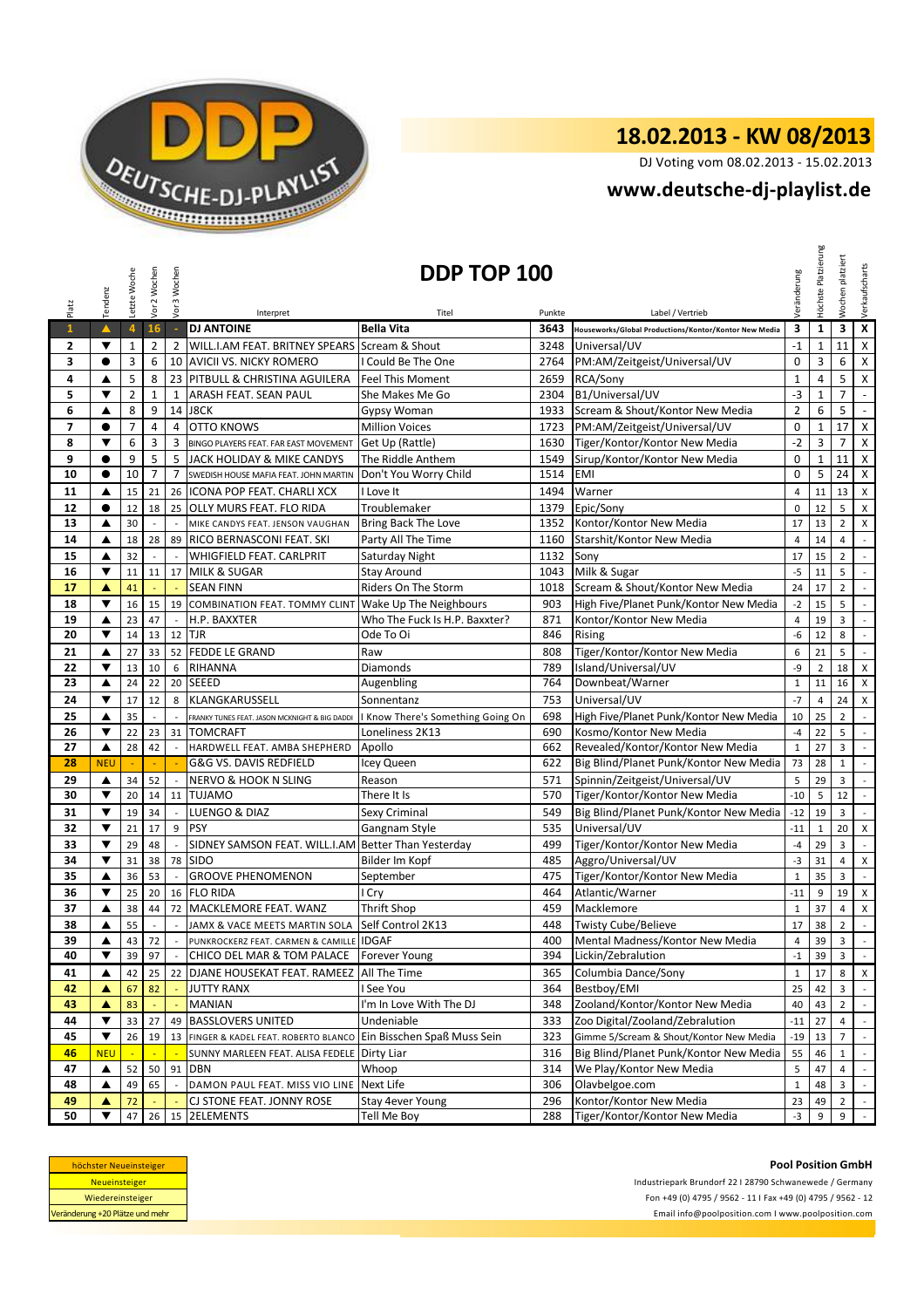

DJ Voting vom 08.02.2013 - 15.02.2013

## **<www.deutsche-dj-playlist.de>**

|            | Tendenz                 | Letzte Woche | Vor 2 Wochen   | Vor 3 Wochen               |                                                            | DDP TOP 100                                      |            |                                                        | Veränderung    | Höchste Platzierung | platziert<br>Wochen | Verkaufscharts              |
|------------|-------------------------|--------------|----------------|----------------------------|------------------------------------------------------------|--------------------------------------------------|------------|--------------------------------------------------------|----------------|---------------------|---------------------|-----------------------------|
| Platz      |                         |              |                |                            | Interpret                                                  | Titel                                            | Punkte     | Label / Vertrieb                                       |                |                     |                     |                             |
| 51         | ▼                       | 48           | 40             |                            | 39 CALVIN HARRIS FEAT. FLORENCE WELCH                      | <b>Sweet Nothing</b>                             | 274        | Fly Eye                                                | $-3$           | 33                  | 19                  | X                           |
| 52         | ▼                       | 46           | 37             |                            | 32 LYKKE LI                                                | <b>I Follow Rivers</b>                           | 267        | Warner                                                 | -6             | 3                   | 37                  | X                           |
| 53         | ▲                       | 57           |                |                            | FOLLOW YOUR INSTINCT                                       | My City                                          | 248        | Monstablokaz/Kontor New Media                          | 4              | 53                  | $\overline{2}$      | $\sim$                      |
| 54         | ▲                       | 60           | 68             | 87                         | <b>TOSCH FEAT. PIT BAILAY</b>                              | Put Your Hands Up                                | 240        | <b>Sounds United</b>                                   | 6              | 54                  | 4                   | $\mathbb{Z}^2$              |
| 55         | ▼                       | 40           | 30             | 35                         | OSCAR DE LA FUENTE & FLORIAN ARNDT                         | Animate                                          | 235        | Big Blind/Planet Punk/Kontor New Media                 | $-15$          | 30                  | $\overline{4}$      | $\mathbb{R}^{\mathbb{Z}}$   |
| 56         | ▲                       | 86           |                |                            | HANNA HANSEN VS. GROOVE PHENOMENON                         | Same Man                                         | 226        | Tiger/Kontor/Kontor New Media                          | 30             | 56                  | $\overline{2}$      | $\mathcal{L}_{\mathcal{A}}$ |
| 57         | ▼                       | 37           | 24             | 18                         | MICHAEL MIND PROJECT                                       | Show Me Love 2k13                                | 223        | Kontor/Kontor New Media                                | $-20$          | 16                  | $\overline{7}$      | $\sim$                      |
| 58         | ▼                       | 50           | 45             |                            | 80 CRAZIBIZA                                               | Coco Loco                                        | 222        | Pornostar                                              | -8             | 45                  | $\overline{4}$      | $\mathbb{Z}^2$              |
| 59         | ▼                       | 53           | 35             | 28                         | <b>KESHA</b>                                               | Die Young                                        | 220        | Sony                                                   | -6             | 8                   | 14                  | X                           |
| 60         | ▲                       | 66           | 54             |                            | 50 LAING                                                   | Morgens Immer Müde                               | 212        | Island/Universal/UV                                    | 6              | 17                  | 18                  | $\boldsymbol{\mathsf{X}}$   |
| 61         | ▼                       | 44           | 29             |                            | 21 SEAN FINN & GINO MONTESANO                              | The Voice                                        | 211        | We Play/Kontor New Media                               | $-17$          | 21                  | $\overline{7}$      | $\sim$                      |
| 62         | <b>NEU</b>              | ÷            | ÷              | ÷                          | <b>HOLMES &amp; WATSON</b>                                 | I Would Fall / Boom!                             | 208        | 7th Sense                                              | 39             | 62                  | $\mathbf{1}$        | $\mathbb{R}^{\mathbb{Z}}$   |
| 63         | ▲                       | 70           | 71             |                            | 73 LAYZEE & CRISTOBAL                                      | Tonight                                          | 198        | Diezel                                                 | $\overline{7}$ | 63                  | 4                   | $\mathbb{Z}^2$              |
| 64         | ▼                       | 62           | 67             | 47                         | <b>SHOWTEK &amp; JUSTIN PRIME</b>                          | Cannonball                                       | 184        | Toolroom                                               | $-2$           | 47                  | 11                  | $\sim$                      |
| 65         | ▼                       | 54           | 43             |                            | 41 PULSEDRIVER                                             | Bring It On Down                                 | 178        | Feed My Beat/Believe                                   | $-11$          | 41                  | 6                   | $\overline{\phantom{a}}$    |
| 66         | ▼                       | 56           | 41             | 37                         | GINA STAR FEAT. LAZA MORGAN                                | I.W.I.N. (I Want It Now)                         | 176        | We Play/Kontor New Media                               | $-10$          | 37                  | 5                   | $\mathbb{Z}^{\mathbb{Z}}$   |
| 67         | ▲                       | 68           | 56             |                            | 58 PITBULL FEAT. TJR                                       | Don't Stop The Party                             | 171        | Sony                                                   | $\mathbf{1}$   | 8                   | 20                  | $\mathsf{x}$                |
| 68         | $\overline{\mathbf{v}}$ | 51           |                |                            | STEREO PALMA FEAT. CRAIG DAVID                             | Our Love                                         | 170        | Big Blind/Planet Punk/Kontor New Media                 | $-17$          | 51                  | $\overline{2}$      | $\mathbb{L}$                |
| 69         | ▲                       | 87           | ÷,             | $\sim$                     | MICHA MOOR FEAT. VIKTOR                                    | U Miss Me                                        | 166        | Scream & Shout/Kontor New Media                        | 18             | 69                  | $\overline{2}$      | $\mathbb{L}^+$              |
| 70         | <b>NEU</b>              | u            | $\mathbb{Z}^2$ | $\mathcal{L}_{\mathbf{r}}$ | ARTY, NADIA ALI & BT                                       | Must Be The Love                                 | 160        | Armada/Kontor/Kontor New Media                         | 31             | 70                  | $\mathbf{1}$        | $\sim$                      |
| 71         | <b>NEU</b>              | ÷            | ÷              |                            | ELWINA FEAT. THE PHAT MACK                                 | Chocolate Love                                   | 158        | Klubbstyle/Good To Go/Rough Trade                      | 30             | 71                  | $\mathbf{1}$        | $\sim$                      |
| 72         | ▲                       | 77           | 79             | 85                         | MIKE MELANGE VS. MATTHIAS KA                               | Could You Give Me Heaven                         | 157        | Mental Madness/Kontor New Media                        | 5              | 72                  | $\overline{4}$      | $\sim$                      |
| 73         | $\blacktriangle$        | 74           | 51             | 81                         | ALEX KENJI & RICHARD DINSDALE FEAT. KANDACE FERREL         | Stars In The Sky                                 | 155        | Tiger/Kontor/Kontor New Media                          | $\mathbf 1$    | 51                  | 4                   | $\sim$                      |
| 74         | ▲                       | 95           |                |                            | <b>ZEDD FEAT. FOXES</b>                                    | Clarity                                          | 154        | Interscope/Universal/UV                                | 21             | 74                  | $\overline{2}$      | $\sim$                      |
| 75         | <b>NEU</b>              |              |                |                            | ROGER SANCHEZ AND PROK & FITCH                             | Take You There                                   | 152        | Stealth                                                | 26             | 75                  | $1\,$               | $\sim$                      |
| 76         | <b>NEU</b>              | ÷,           | ÷,             | $\mathbb{Z}$               | LARA LOFT FEAT. STAN1                                      | Listen To The Saxophone                          | 150        | Mental Madness/Kontor New Media                        | 25             | 76                  | $\mathbf{1}$        | $\sim$                      |
| 77         | ▼                       | 69           | 88             | 92                         | <b>CRO</b>                                                 | Einmal Um Die Welt                               | 146        | Chimperator/Groove Attack                              | -8             | 57                  | 11                  | $\mathsf{X}$                |
| 78         | $\blacktriangledown$    | 65           | 49             | 34                         | GURU PROJECT & COCO STAR WITH RENE RODRIGEZZ               | I Need A Miracle                                 | 143        | Fuckin' House                                          | $-13$          | 23                  | 8                   | $\mathbb{L}$                |
| 79         | <b>NEU</b>              |              |                |                            | <b>INFINITY INK</b>                                        | Infinity                                         | 142        | Warner                                                 | 22             | 79                  | $\mathbf{1}$        | $\mathbb{Z}^2$              |
| 80         | <b>NEU</b>              |              | $\blacksquare$ |                            | MASTIKSOUL FEAT. DAVID ANTHONY & TAYLOR JONES              | Hurricane                                        | 138        | Kontor/Kontor New Media                                | 21             | 80                  | $\mathbf{1}$        | $\mathbb{R}^{\mathbb{Z}}$   |
| 81         | $\blacktriangledown$    | 76           | 57             |                            | 54 JAMX & VACE                                             | Can U Dig It 2K13                                | 133        | <b>Twisty Cube/Believe</b>                             | $-5$           | 54                  | 6                   | $\mathcal{L}_{\mathcal{A}}$ |
| 82         | <b>RE</b>               |              | 90             |                            | <b>NIGHTMAKERS</b>                                         | Make The World Go Round                          | 130        | Kingdom Kome Cuts/Kontor/Kontor New Media              | 19             | 82                  | $\overline{2}$      | $\sim$                      |
| 83         | ▲                       | 91           | 76             |                            | 59 THEOPHILUS LONDON                                       | Wine And Chocolates                              | 129        | Warner                                                 | 8              | 54                  | 8                   | $\mathbb{Z}^+$              |
| 84         | ▼<br>▼                  | 61           | 39             |                            | 38 ASAF AVIDAN                                             | One Day / Reckoning Song (Wankelmut Remix)       | 128        | Columbia Dance/Sony                                    | $-23$          | $\mathbf 2$         | 37                  | $\mathsf X$                 |
| 85         | ▼                       | 63           | 46             |                            | 29 ALEX C. FEAT. YASS VS. SKI                              | L'Amour Toujours                                 | 123        | Kontor/Kontor New Media<br>Superstar/Zebralution/Taste | $-22$          | 13                  | 9<br>$\overline{7}$ | $\sim$                      |
| 86<br>87   | ▼                       | 58<br>73     | 32<br>83       | 62                         | 27 GLOBAL DEEJAYS & CHRIS WILLIS<br>DAVID GUETTA FEAT. SIA | Party 2 Daylight<br>She Wolf (Falling To Pieces) | 121<br>120 | <b>EMI</b>                                             | $-28$<br>$-14$ | 25<br>6             | 26                  | $\sim$<br>$\mathsf{X}$      |
| 88         | $\blacktriangledown$    | 64           | 60             | 60                         | <b>DBN FEAT. ONI SKY</b>                                   | Gotta Get Thru This                              | 119        | We Play/Kontor New Media                               | $-24$          | 45                  | 9                   | $\mathbb{Z}^2$              |
| 89         |                         | 71           |                |                            | 85 70 ASAF AVIDAN & THE MOJOS                              | Maybe You Are                                    | 118        | Sony                                                   | $-18$          |                     | 29 16               |                             |
| 90         | $\bullet$               | 90           | 69             |                            | 74 ADRIAN SINA FEAT. SANDRA N.                             | Angel                                            | 117        | Pulsive/Pulsive Media/Kontor New Media                 | 0              |                     | 38 11               | $\sim$<br>$\mathbb{R}^2$    |
| 91         | <b>RE</b>               |              |                |                            | NICKY ROMERO & NERVO                                       | Like Home                                        | 116        | Protocol                                               | 10             | 66                  | 6                   | $\sim$                      |
| 92         | ▲                       | 99           | 98             |                            | 46 ERIC PRYDZ                                              | Every Day                                        | 114        | Pryda/Virgin/EMI                                       | $\overline{7}$ | 15 <sup>1</sup>     | 13                  | $\sim$                      |
| 93         | ▼                       | 78           | 70             |                            | 44 SHERMANOLOGY & R3HAB                                    | Living For The City                              | 113        | Tiger/Kontor/Kontor New Media                          | $-15$          | 44                  | 5                   |                             |
| 94         | ▲                       | 98           |                |                            | LATTOS & RIEMA                                             | Lover                                            | 112        | Toka Beatz/Zebralution                                 | $\overline{4}$ | 94                  | $\overline{2}$      | $\sim$                      |
| 95         | ▼                       | 92           | 61             | 33                         | <b>REMADY &amp; MANU-L</b>                                 | Higher Ground                                    | 110        | Global Productions/Kontor/Kontor New Media             | $-3$           | 15                  | 9                   | $\sim$                      |
| 96         | ▼                       | 94           |                |                            | PIT BAILAY                                                 | Eternity                                         | 108        | Sounds United                                          | $-2$           | 94                  | $\overline{2}$      | $\sim$                      |
| 97         | <b>NEU</b>              |              |                |                            | <b>FRITZ KALKBRENNER</b>                                   | Little By Little                                 | 106        | Suol/Rough Trade                                       | $\overline{4}$ | 97                  | $\mathbf{1}$        | $\mathsf{X}$                |
| 98         | <b>NEU</b>              |              | $\blacksquare$ |                            | PRESSURE UNIT FEAT. YOUNG SIXX                             | Get It On                                        | 100        | Trak                                                   | 3              | 98                  | $\mathbf{1}$        | $\sim$                      |
| 99         | <b>RE</b>               |              | 99             |                            | THE SCRIPT FEAT. WILL.I.AM                                 | Hall Of Fame                                     | 99         | Epic/Sony                                              | $\overline{2}$ | 61                  | 4                   | $\mathsf{X}$                |
| <b>100</b> | <b>NEU</b>              |              |                |                            | JONO FERNANDEZ & CARMICHAEL                                | Someone To Love                                  | 98         | CR2/Kontor/Kontor New Media                            | $\mathbf{1}$   | 100                 | $\mathbf{1}$        | $\sim$                      |

| höchster Neueinsteiger          |  |  |  |  |  |  |
|---------------------------------|--|--|--|--|--|--|
| <b>Neueinsteiger</b>            |  |  |  |  |  |  |
| Wiedereinsteiger                |  |  |  |  |  |  |
| Veränderung +20 Plätze und mehr |  |  |  |  |  |  |

<Email info@poolposition.com I www.poolposition.com> **Pool Position GmbH** Industriepark Brundorf 22 I 28790 Schwanewede / Germany Fon +49 (0) 4795 / 9562 - 11 I Fax +49 (0) 4795 / 9562 - 12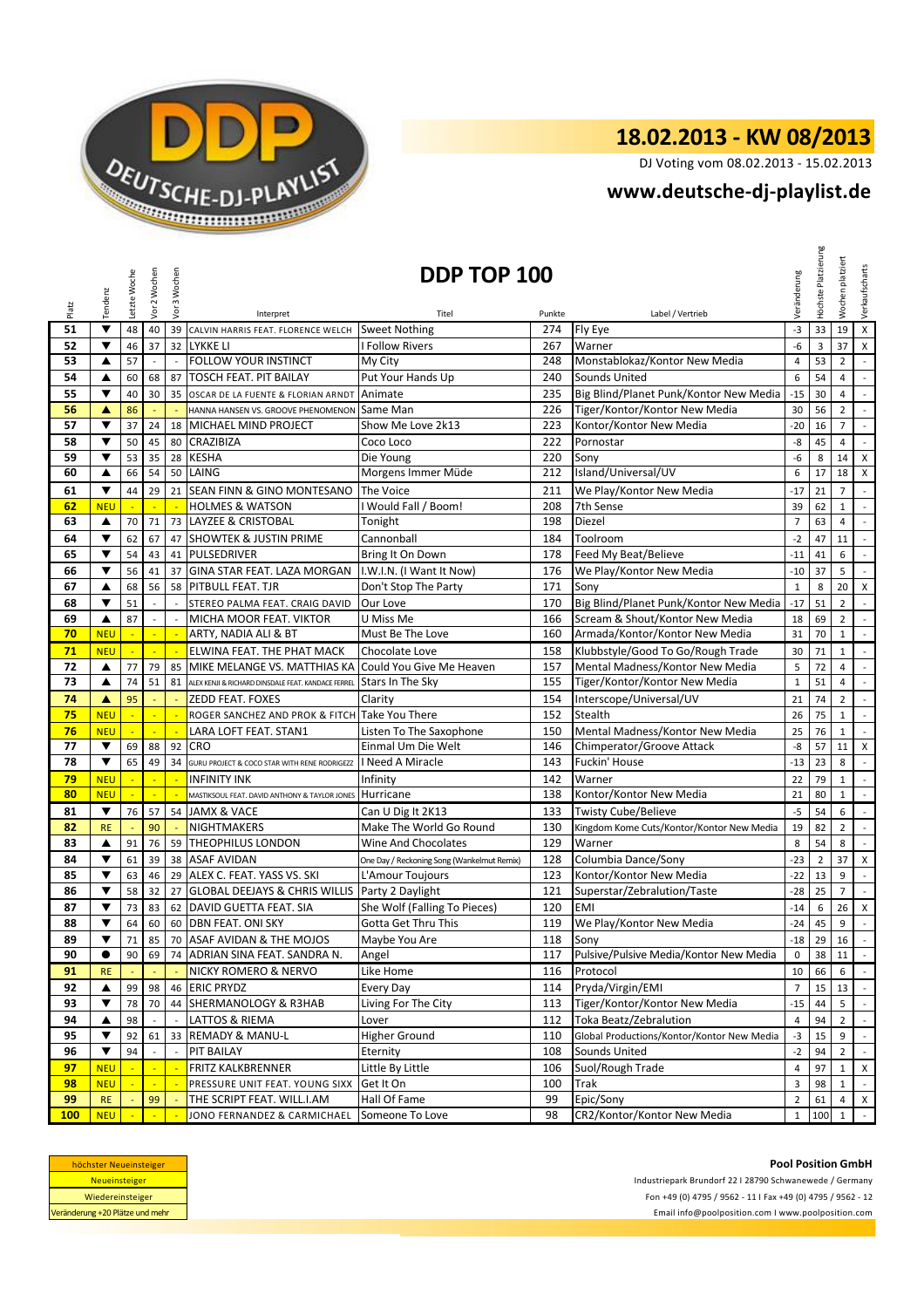

DJ Voting vom 08.02.2013 - 15.02.2013

## **<www.deutsche-dj-playlist.de>**

## **DDP HOT 50**

| DDP HUT 50   |                         |                |                          |                          |                                                     |                                                  |            |                                                                                                                                            |                 |                     |                         |
|--------------|-------------------------|----------------|--------------------------|--------------------------|-----------------------------------------------------|--------------------------------------------------|------------|--------------------------------------------------------------------------------------------------------------------------------------------|-----------------|---------------------|-------------------------|
|              |                         |                |                          |                          |                                                     |                                                  |            | Für die DDP HOT 50 werden nur Titel berücksichtigt, die sich bis zum Abschluß der Erhebung nicht in den Verkaufscharts platzieren konnten. |                 | Höchste Platzierung | Wochen platziert        |
|              |                         | Letzte Woche   | Vor 2 Wochen             | 3 Wochen                 |                                                     | Die Reihenfolge ergibt sich aus den DDP Top 100. |            |                                                                                                                                            | Veränderung     |                     |                         |
|              | Tendenz                 |                |                          |                          |                                                     |                                                  |            |                                                                                                                                            |                 |                     |                         |
| Platz        |                         |                |                          | yor                      | Interpret                                           | Titel                                            | Punkte     | Label / Vertrieb                                                                                                                           |                 |                     |                         |
| $\mathbf{1}$ |                         | $\mathbf{1}$   | $\mathbf{1}$             | $\mathbf{1}$             | <b>ARASH FEAT, SEAN PAUL</b>                        | <b>She Makes Me Go</b>                           | 2304       | B1/Universal/UV                                                                                                                            | 0               | $\mathbf{1}$        |                         |
| $\mathbf{2}$ | ▲                       | 3              | 3                        | 6                        | <b>J8CK</b>                                         | <b>Gypsy Woman</b>                               | 1933       | Scream & Shout/Kontor New Media                                                                                                            | $\mathbf{1}$    | $\overline{2}$      | 5                       |
| 3            | ▲                       | $\overline{7}$ | 14                       |                          | RICO BERNASCONI FEAT. SKI                           | Party All The Time                               | 1160       | Starshit/Kontor New Media                                                                                                                  | $\overline{4}$  | 3                   | $\overline{\mathbf{3}}$ |
| 4            | ▲                       | 17             |                          |                          | <b>WHIGFIELD FEAT. CARLPRIT</b>                     | 1132<br>Saturday Night                           |            | Sony                                                                                                                                       | 13              | 4                   | $\overline{2}$          |
| 5            | ▼                       | $\overline{4}$ | 4                        | 8                        | <b>MILK &amp; SUGAR</b>                             | <b>Stay Around</b>                               | 1043       | Milk & Sugar                                                                                                                               | $-1$            | 4                   | $\mathsf S$             |
| 6            | ▲                       | 25             | $\overline{\phantom{a}}$ |                          | <b>SEAN FINN</b>                                    | <b>Riders On The Storm</b>                       | 1018       | Scream & Shout/Kontor New Media                                                                                                            | 19              | 6                   | $\overline{2}$          |
| 7            | ▼                       | 6              | 7                        |                          | 10 COMBINATION FEAT. TOMMY CLINT                    | Wake Up The Neighbours                           | 903        | High Five/Planet Punk/Kontor New Media                                                                                                     | $-1$            | 6                   | $\sqrt{5}$              |
| 8            | ▲                       | 11             | 27                       | $\omega$                 | H.P. BAXXTER                                        | Who The Fuck Is H.P. Baxxter?                    | 871        | Kontor/Kontor New Media                                                                                                                    | 3               | 8                   | $\mathbf{3}$            |
| 9            | ▼                       | 5              | 5                        | 4                        | <b>TJR</b>                                          | Ode To Oi                                        | 846        | Rising                                                                                                                                     | -4              | 4                   | 8                       |
| 10           | ▲                       | 13             | 19                       |                          | 34 FEDDE LE GRAND                                   | Raw                                              | 808        | Tiger/Kontor/Kontor New Media                                                                                                              | 3               | 10                  | $\overline{4}$          |
| 11           | ▲                       | 20             |                          |                          | FRANKY TUNES FEAT. JASON MCKNIGHT & BIG DADDI       | I Know There's Something Going On                | 698        | High Five/Planet Punk/Kontor New Media                                                                                                     | 9               | 11                  | $\overline{2}$          |
| 12           | ▼                       | 10             | 10                       | 18                       | <b>TOMCRAFT</b>                                     | Loneliness 2K13                                  | 690        | Kosmo/Kontor New Media                                                                                                                     | $-2$            | 10                  | 5                       |
| 13           | ▲                       | 14             | 23                       |                          | HARDWELL FEAT. AMBA SHEPHERD                        | Apollo                                           | 662        | Revealed/Kontor/Kontor New Media                                                                                                           | $\mathbf 1$     | 13                  | $\overline{\mathbf{3}}$ |
| 14           | <b>NEU</b>              |                |                          |                          | G&G VS. DAVIS REDFIELD                              | Icey Queen                                       | 622        | Big Blind/Planet Punk/Kontor New Media                                                                                                     | 37              | 14                  | $\mathbf{1}$            |
| 15           | ▲                       | 19             | 32                       |                          | <b>NERVO &amp; HOOK N SLING</b>                     | Reason                                           | 571        | Spinnin/Zeitgeist/Universal/UV                                                                                                             | $\overline{4}$  | 15                  | $\overline{\mathbf{3}}$ |
| 16           | ▼                       | 9              | 6                        | 3                        | <b>TUJAMO</b>                                       | There It Is                                      | 570        | Tiger/Kontor/Kontor New Media                                                                                                              | $-7$            | $\mathbf{1}$        | 12                      |
| 17           | $\blacktriangledown$    | 8              | 20                       |                          | LUENGO & DIAZ                                       | Sexy Criminal                                    | 549        | Big Blind/Planet Punk/Kontor New Media                                                                                                     | -9              | 8                   | $\overline{\mathbf{3}}$ |
| 18           | ▼                       | 15             | 28                       |                          | SIDNEY SAMSON FEAT. WILL.I.AM Better Than Yesterday |                                                  | 499        | Tiger/Kontor/Kontor New Media                                                                                                              | -3              | 15                  | $\overline{\mathbf{3}}$ |
| 19           | ▲                       | 21             | 33                       |                          | <b>GROOVE PHENOMENON</b>                            | September                                        | 475        | Tiger/Kontor/Kontor New Media                                                                                                              | $\overline{2}$  | 19                  | 3                       |
| 20           | ▲                       | 35             | $\overline{\phantom{a}}$ |                          | JAMX & VACE MEETS MARTIN SOLA                       | Self Control 2K13                                | 448        | <b>Twisty Cube/Believe</b>                                                                                                                 | 15              | 20                  | $\overline{2}$          |
| 21           | ▲                       | 26             | 49                       |                          | PUNKROCKERZ FEAT. CARMEN & CAMILLE                  | <b>IDGAF</b>                                     | 400        | Mental Madness/Kontor New Media                                                                                                            | 5               | 21                  | $\overline{\mathbf{3}}$ |
| 22           | ▲                       | 23             |                          |                          | CHICO DEL MAR & TOM PALACE                          | <b>Forever Young</b>                             | 394        | Lickin/Zebralution                                                                                                                         | $\mathbf{1}$    | 22                  | $\overline{2}$          |
| 23<br>24     | A                       | 45<br>÷.       | ä,                       |                          | <b>JUTTY RANX</b>                                   | I See You<br>I'm In Love With The DJ             | 364<br>348 | Bestboy/EMI<br>Zooland/Kontor/Kontor New Media                                                                                             | 22<br>27        | 23                  | $\overline{2}$          |
| 25           | <b>NEU</b><br>▼         | 18             | 13                       | 32                       | <b>MANIAN</b><br><b>BASSLOVERS UNITED</b>           | Undeniable                                       | 333        | Zoo Digital/Zooland/Zebralution                                                                                                            | $-7$            | 24<br>13            | 1<br>$\overline{4}$     |
| 26           | ▼                       | 12             | 9                        | 5                        | FINGER & KADEL FEAT. ROBERTO BLANCO                 | Ein Bisschen Spaß Muss Sein                      | 323        | Gimme 5/Scream & Shout/Kontor New Media                                                                                                    | $-14$           | 5                   | $\overline{7}$          |
| 27           | <b>NEU</b>              | ÷,             |                          |                          | SUNNY MARLEEN FEAT. ALISA FEDELE                    | Dirty Liar                                       | 316        | Big Blind/Planet Punk/Kontor New Media                                                                                                     | 24              | 27                  | $\mathbf 1$             |
| 28           | ▲                       | 33             | 30                       |                          | <b>DBN</b>                                          | Whoop                                            | 314        | We Play/Kontor New Media                                                                                                                   | 5               | 28                  | $\overline{\mathbf{3}}$ |
| 29           | ▲                       | 30             | 42                       |                          | DAMON PAUL FEAT. MISS VIO LINE Next Life            |                                                  | 306        | Olavbelgoe.com                                                                                                                             | $\mathbf 1$     | 29                  | $\overline{\mathbf{3}}$ |
| 30           | ▲                       | 48             | $\mathcal{L}$            | $\overline{a}$           | CJ STONE FEAT. JONNY ROSE                           | Stay 4ever Young                                 | 296        | Kontor/Kontor New Media                                                                                                                    | 18              | 30                  | $\overline{2}$          |
| 31           | ▼                       | 29             | 12                       | $\overline{7}$           | <b>2ELEMENTS</b>                                    | Tell Me Boy                                      | 288        | Tiger/Kontor/Kontor New Media                                                                                                              | $-2$            | $\overline{2}$      | 9                       |
| 32           | ▲                       | 37             | $\mathcal{L}$            |                          | FOLLOW YOUR INSTINCT                                | My City                                          | 248        | Monstablokaz/Kontor New Media                                                                                                              | 5               | 32                  | $\overline{2}$          |
| 33           | ▲                       | 40             | 45                       |                          | <b>TOSCH FEAT. PIT BAILAY</b>                       | Put Your Hands Up                                | 240        | Sounds United                                                                                                                              | $\overline{7}$  | 33                  | 3                       |
| 34           | ▼                       | 24             | 16                       | 21                       | OSCAR DE LA FUENTE & FLORIAN ARNDT                  | Animate                                          | 235        | Big Blind/Planet Punk/Kontor New Media                                                                                                     | $-10$           | 16                  | $\overline{4}$          |
| 35           | <b>NEU</b>              |                |                          |                          | HANNA HANSEN VS. GROOVE PHENOMENON                  | Same Man                                         | 226        | Tiger/Kontor/Kontor New Media                                                                                                              | 16              | 35                  | $\mathbf{1}$            |
| 36           | ▼                       | 22             | 11                       | 9                        | MICHAEL MIND PROJECT                                | Show Me Love 2k13                                | 223        | Kontor/Kontor New Media                                                                                                                    | $-14$           | $\overline{7}$      | $\overline{7}$          |
| 37           | ▼                       | 31             | 25                       |                          | <b>CRAZIBIZA</b>                                    | Coco Loco                                        | 222        | Pornostar                                                                                                                                  | -6              | 25                  | 3                       |
| 38           | $\overline{\mathbf{v}}$ | 27             | 15                       | 11                       | SEAN FINN & GINO MONTESANO                          | The Voice                                        | 211        | We Play/Kontor New Media                                                                                                                   | $-11$           | 10                  | $\overline{7}$          |
| <u>39</u>    | <b>NEU</b>              | $\sim$         | $\sim$                   | $\overline{\phantom{a}}$ | <b>HOLMES &amp; WATSON</b>                          | I Would Fall / Boom!                             | 208        | 7th Sense                                                                                                                                  | 12 <sub>1</sub> | 39 1                |                         |
| 40           | ▲                       | 46             | 48                       |                          | LAYZEE & CRISTOBAL                                  | Tonight                                          | 198        | Diezel                                                                                                                                     | 6               | 40                  | $\overline{\mathbf{3}}$ |
| 41           | $\bullet$               | 41             | 44                       | 31                       | <b>SHOWTEK &amp; JUSTIN PRIME</b>                   | Cannonball                                       | 184        | Toolroom                                                                                                                                   | $\pmb{0}$       | 31                  | 5                       |
| 42           | ▼                       | 34             | 24                       |                          | 25 PULSEDRIVER                                      | Bring It On Down                                 | 178        | Feed My Beat/Believe                                                                                                                       | -8              | 24                  | 5                       |
| 43           | ▼                       | 36             | 22                       |                          | 23 GINA STAR FEAT. LAZA MORGAN                      | I.W.I.N. (I Want It Now)                         | 176        | We Play/Kontor New Media                                                                                                                   | $-7$            | 22                  |                         |
| 44           | ▼                       | 32             |                          |                          | STEREO PALMA FEAT. CRAIG DAVID                      | Our Love                                         | 170        | Big Blind/Planet Punk/Kontor New Media                                                                                                     | $-12$           | 32                  | $\overline{2}$          |
| 45           | <b>NEU</b>              |                |                          |                          | MICHA MOOR FEAT. VIKTOR                             | U Miss Me                                        | 166        | Scream & Shout/Kontor New Media                                                                                                            | 6               | 45                  | 1                       |
| 46           | <b>NEU</b>              |                |                          |                          | ARTY, NADIA ALI & BT                                | Must Be The Love                                 | 160        | Armada/Kontor/Kontor New Media                                                                                                             | 5               | 46                  | $\mathbf{1}$            |
| 47           | <b>NEU</b>              |                |                          |                          | ELWINA FEAT. THE PHAT MACK                          | Chocolate Love                                   | 158        | Klubbstyle/Good To Go/Rough Trade                                                                                                          | 4               | 47                  |                         |
| 48           | <b>NEU</b>              |                | ÷                        |                          | MIKE MELANGE VS. MATTHIAS KA                        | Could You Give Me Heaven                         | 157        | Mental Madness/Kontor New Media                                                                                                            | 3               | 48                  | $\mathbf{1}$            |
| 49           | $\bullet$               | 49             | 31                       |                          | ALEX KENJI & RICHARD DINSDALE FEAT. KANDACE FERREL  | Stars In The Sky                                 | 155        | Tiger/Kontor/Kontor New Media                                                                                                              | 0               | 31                  | $\overline{\mathbf{3}}$ |
| 50           | <b>NEU</b>              |                |                          |                          | ZEDD FEAT. FOXES                                    | Clarity                                          | 154        | Interscope/Universal/UV                                                                                                                    | $\mathbf{1}$    | $50 \quad 1$        |                         |

| höchster Neueinsteiger          |  |  |  |  |  |
|---------------------------------|--|--|--|--|--|
| <b>Neueinsteiger</b>            |  |  |  |  |  |
| Wiedereinsteiger                |  |  |  |  |  |
| Veränderung +20 Plätze und mehr |  |  |  |  |  |

<Email info@poolposition.com I www.poolposition.com> Industriepark Brundorf 22 I 28790 Schwanewede / Germany Fon +49 (0) 4795 / 9562 - 11 I Fax +49 (0) 4795 / 9562 - 12

#### **Pool Position GmbH**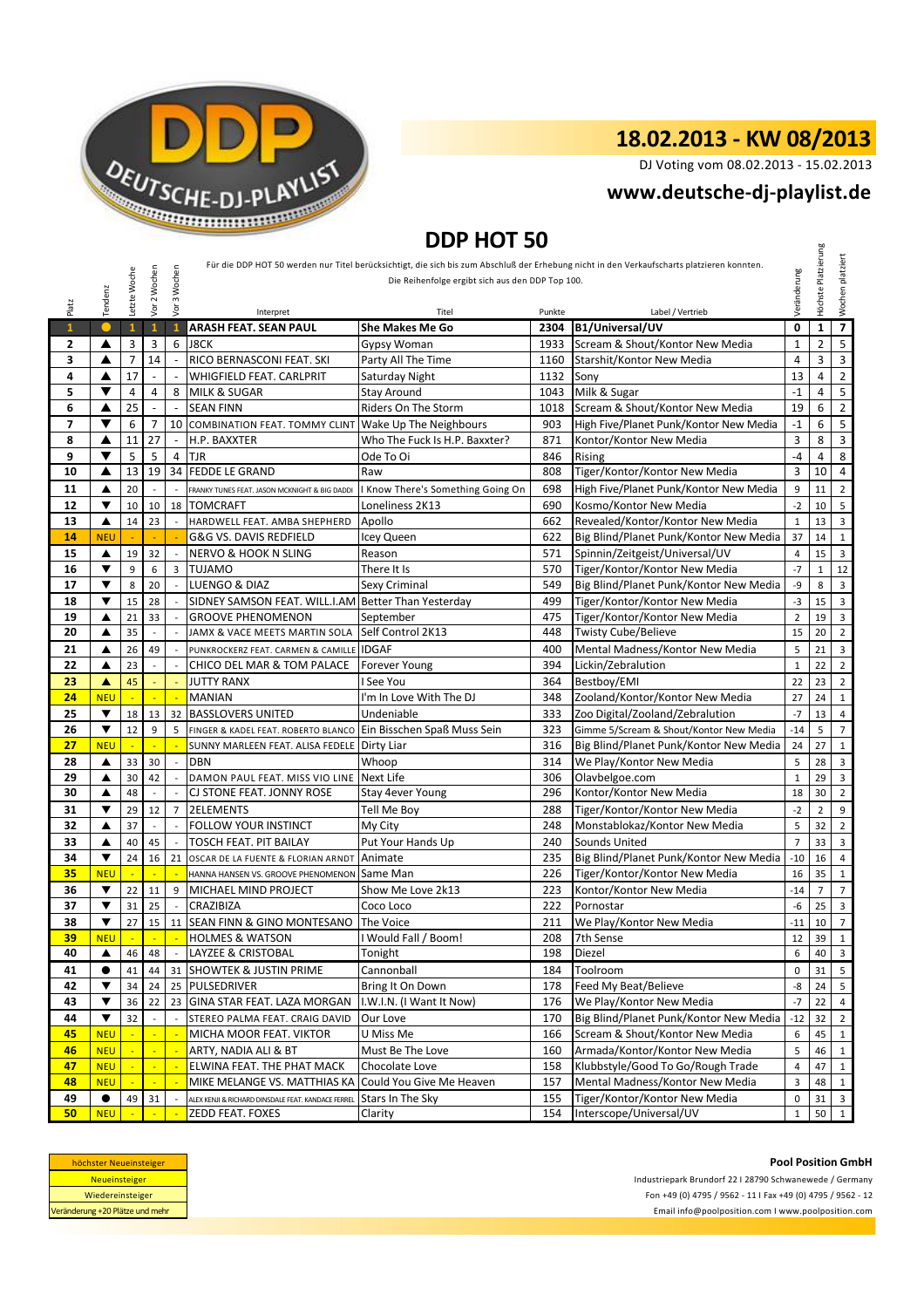

DJ Voting vom 08.02.2013 - 15.02.2013

# **<www.deutsche-dj-playlist.de>**

## **DDP REGIONAL CHARTS**

| Hamburg, Bremen, Schleswig-Holstein, Niedersachsen |                |                                               |                                   |  | Nordrhein-Westfalen |                |                                       |                               |  |  |
|----------------------------------------------------|----------------|-----------------------------------------------|-----------------------------------|--|---------------------|----------------|---------------------------------------|-------------------------------|--|--|
| Platz                                              | Platz          | Interpret                                     | <b>Titel</b>                      |  | <b>Platz</b>        | Platz          | Interpret                             | <b>Titel</b>                  |  |  |
|                                                    | <b>Top 100</b> |                                               |                                   |  |                     | <b>Top 100</b> |                                       |                               |  |  |
| 1                                                  | 2              | WILL.I.AM FEAT. BRITNEY SPEARS                | Scream & Shout                    |  | 1                   | 2              | WILL.I.AM FEAT. BRITNEY SPEARS        | Scream & Shout                |  |  |
| $\mathbf{2}$                                       | 1              | <b>DJ ANTOINE</b>                             | Bella Vita                        |  | $\mathbf{2}$        | 1              | <b>DJ ANTOINE</b>                     | Bella Vita                    |  |  |
| 3                                                  | 3              | AVICII VS. NICKY ROMERO                       | I Could Be The One                |  | 3                   | 6              | <b>J8CK</b>                           | Gypsy Woman                   |  |  |
| 4                                                  | 4              | PITBULL & CHRISTINA AGUILERA                  | <b>Feel This Moment</b>           |  | 4                   | 4              | PITBULL & CHRISTINA AGUILERA          | <b>Feel This Moment</b>       |  |  |
| 5                                                  | 5              | ARASH FEAT. SEAN PAUL                         | She Makes Me Go                   |  | 5                   | 3              | AVICII VS. NICKY ROMERO               | I Could Be The One            |  |  |
| 6                                                  | 7              | OTTO KNOWS                                    | <b>Million Voices</b>             |  | 6                   | 5              | ARASH FEAT. SEAN PAUL                 | She Makes Me Go               |  |  |
| 7                                                  | 8              | BINGO PLAYERS FEAT. FAR EAST MOVEMENT         | Get Up (Rattle)                   |  |                     | 9              | JACK HOLIDAY & MIKE CANDYS            | The Riddle Anthem             |  |  |
| 8                                                  | 10             | SWEDISH HOUSE MAFIA FEAT. JOHN MARTIN         | Don't You Worry Child             |  | 8                   | 7              | OTTO KNOWS                            | <b>Million Voices</b>         |  |  |
| 9                                                  | 11             | ICONA POP FEAT. CHARLI XCX                    | I Love It                         |  | 9                   | 13             | MIKE CANDYS FEAT. JENSON VAUGHAN      | <b>Bring Back The Love</b>    |  |  |
| 10                                                 | 12             | OLLY MURS FEAT. FLO RIDA                      | Troublemaker                      |  | 10                  | 10             | SWEDISH HOUSE MAFIA FEAT. JOHN MARTIN | Don't You Worry Child         |  |  |
| 11                                                 | 6              | <b>J8CK</b>                                   | Gypsy Woman                       |  | 11                  | 8              | BINGO PLAYERS FEAT. FAR EAST MOVEMENT | Get Up (Rattle)               |  |  |
| 12                                                 | 19             | <b>H.P. BAXXTER</b>                           | Who The Fuck Is H.P. Baxxter?     |  | 12                  | 12             | <b>OLLY MURS FEAT. FLO RIDA</b>       | Troublemaker                  |  |  |
| 13                                                 | 9              | JACK HOLIDAY & MIKE CANDYS                    | The Riddle Anthem                 |  | 13                  | 14             | RICO BERNASCONI FEAT. SKI             | Party All The Time            |  |  |
| 14                                                 | 25             | FRANKY TUNES FEAT. JASON MCKNIGHT & BIG DADDI | I Know There's Something Going On |  | 14                  | 16             | <b>MILK &amp; SUGAR</b>               | <b>Stay Around</b>            |  |  |
| 15                                                 | 28             | G&G VS. DAVIS REDFIELD                        | Icey Queen                        |  | 15                  | 11             | ICONA POP FEAT. CHARLI XCX            | I Love It                     |  |  |
| 16                                                 | 27             | HARDWELL FEAT. AMBA SHEPHERD                  | Apollo                            |  | 16                  | 20             | <b>TJR</b>                            | Ode To Oi                     |  |  |
| 17                                                 | 15             | <b>WHIGFIELD FEAT, CARLPRIT</b>               | Saturday Night                    |  | 17                  | 15             | WHIGFIELD FEAT. CARLPRIT              | Saturday Night                |  |  |
| 18                                                 | 13             | MIKE CANDYS FEAT. JENSON VAUGHAN              | <b>Bring Back The Love</b>        |  | 18                  | 18             | <b>COMBINATION FEAT. TOMMY CLINT</b>  | <b>Wake Up The Neighbours</b> |  |  |
| 19                                                 | 22             | <b>RIHANNA</b>                                | <b>Diamonds</b>                   |  | 19                  | 17             | <b>SEAN FINN</b>                      | Riders On The Storm           |  |  |
| 20                                                 | 14             | <b>RICO BERNASCONI FEAT. SKI</b>              | Party All The Time                |  | 20                  | 30             | <b>TUJAMO</b>                         | There It Is                   |  |  |

|                | Nordrhein-Westfalen |                                       |                            |  |  |  |  |  |
|----------------|---------------------|---------------------------------------|----------------------------|--|--|--|--|--|
| <b>Platz</b>   | Platz               | Interpret                             | <b>Titel</b>               |  |  |  |  |  |
|                | <b>Top 100</b>      |                                       |                            |  |  |  |  |  |
| $\mathbf{1}$   | $\overline{2}$      | WILL.I.AM FEAT. BRITNEY SPEARS        | Scream & Shout             |  |  |  |  |  |
| $\overline{2}$ | $\mathbf{1}$        | DJ ANTOINE                            | Bella Vita                 |  |  |  |  |  |
| 3              | 6                   | <b>J8CK</b>                           | Gypsy Woman                |  |  |  |  |  |
| 4              | 4                   | PITBULL & CHRISTINA AGUILERA          | <b>Feel This Moment</b>    |  |  |  |  |  |
| 5              | 3                   | <b>AVICII VS. NICKY ROMERO</b>        | I Could Be The One         |  |  |  |  |  |
| 6              | 5                   | <b>ARASH FEAT, SEAN PAUL</b>          | She Makes Me Go            |  |  |  |  |  |
| 7              | 9                   | JACK HOLIDAY & MIKE CANDYS            | The Riddle Anthem          |  |  |  |  |  |
| 8              | 7                   | OTTO KNOWS                            | <b>Million Voices</b>      |  |  |  |  |  |
| 9              | 13                  | MIKE CANDYS FEAT. JENSON VAUGHAN      | Bring Back The Love        |  |  |  |  |  |
| 10             | 10                  | SWEDISH HOUSE MAFIA FEAT. JOHN MARTIN | Don't You Worry Child      |  |  |  |  |  |
| 11             | 8                   | BINGO PLAYERS FEAT. FAR EAST MOVEMENT | Get Up (Rattle)            |  |  |  |  |  |
| 12             | 12                  | OLLY MURS FEAT. FLO RIDA              | Troublemaker               |  |  |  |  |  |
| 13             | 14                  | RICO BERNASCONI FEAT. SKI             | Party All The Time         |  |  |  |  |  |
| 14             | 16                  | <b>MILK &amp; SUGAR</b>               | <b>Stay Around</b>         |  |  |  |  |  |
| 15             | 11                  | <b>ICONA POP FEAT. CHARLI XCX</b>     | I Love It                  |  |  |  |  |  |
| 16             | 20                  | <b>TJR</b>                            | Ode To Oi                  |  |  |  |  |  |
| 17             | 15                  | <b>WHIGFIELD FEAT, CARLPRIT</b>       | Saturday Night             |  |  |  |  |  |
| 18             | 18                  | COMBINATION FEAT. TOMMY CLINT         | Wake Up The Neighbours     |  |  |  |  |  |
| 19             | 17                  | <b>SEAN FINN</b>                      | <b>Riders On The Storm</b> |  |  |  |  |  |
| 20             | 30                  | TUJAMO                                | There It Is                |  |  |  |  |  |

|       | Hessen, Rheinland-Pfalz, Saarland, Baden-Württemberg |                                       |                               |  |  |  |  |
|-------|------------------------------------------------------|---------------------------------------|-------------------------------|--|--|--|--|
| Platz | Platz                                                | Interpret                             | Titel                         |  |  |  |  |
|       | <b>Top 100</b>                                       |                                       |                               |  |  |  |  |
| 1     | 1                                                    | DJ ANTOINE                            | Bella Vita                    |  |  |  |  |
| 2     | $\mathfrak{p}$                                       | WILL.I.AM FEAT. BRITNEY SPEARS        | Scream & Shout                |  |  |  |  |
| 3     | 3                                                    | <b>AVICII VS. NICKY ROMERO</b>        | I Could Be The One            |  |  |  |  |
| 4     | 5                                                    | ARASH FEAT. SEAN PAUL                 | She Makes Me Go               |  |  |  |  |
| 5     | 4                                                    | PITBULL & CHRISTINA AGUILERA          | <b>Feel This Moment</b>       |  |  |  |  |
| 6     | 6                                                    | <b>J8CK</b>                           | Gypsy Woman                   |  |  |  |  |
| 7     | 12                                                   | OLLY MURS FEAT. FLO RIDA              | Troublemaker                  |  |  |  |  |
| 8     | 17                                                   | <b>SEAN FINN</b>                      | <b>Riders On The Storm</b>    |  |  |  |  |
| 9     | 14                                                   | RICO BERNASCONI FEAT. SKI             | Party All The Time            |  |  |  |  |
| 10    | 11                                                   | <b>ICONA POP FEAT. CHARLI XCX</b>     | I Love It                     |  |  |  |  |
| 11    | 10                                                   | SWEDISH HOUSE MAFIA FEAT. JOHN MARTIN | Don't You Worry Child         |  |  |  |  |
| 12    | 9                                                    | JACK HOLIDAY & MIKE CANDYS            | The Riddle Anthem             |  |  |  |  |
| 13    | 8                                                    | BINGO PLAYERS FEAT. FAR EAST MOVEMENT | Get Up (Rattle)               |  |  |  |  |
| 14    | 13                                                   | MIKE CANDYS FEAT. JENSON VAUGHAN      | Bring Back The Love           |  |  |  |  |
| 15    | $\overline{7}$                                       | <b>OTTO KNOWS</b>                     | <b>Million Voices</b>         |  |  |  |  |
| 16    | 16                                                   | <b>MILK &amp; SUGAR</b>               | Stay Around                   |  |  |  |  |
| 17    | 15                                                   | <b>WHIGFIELD FEAT, CARLPRIT</b>       | Saturday Night                |  |  |  |  |
| 18    | 27                                                   | HARDWELL FEAT. AMBA SHEPHERD          | Apollo                        |  |  |  |  |
| 19    | 19                                                   | H.P. BAXXTER                          | Who The Fuck Is H.P. Baxxter? |  |  |  |  |
| 20    | 29                                                   | <b>NERVO &amp; HOOK N SLING</b>       | Reason                        |  |  |  |  |

### **Pool Position GmbH**

Industriepark Brundorf 22 I 28790 Schwanewede / Germany Fon +49 (0) 4795 / 9562 - 11 I Fax +49 (0) 4795 / 9562 - 12 <Email info@poolposition.com I www.poolposition.com>